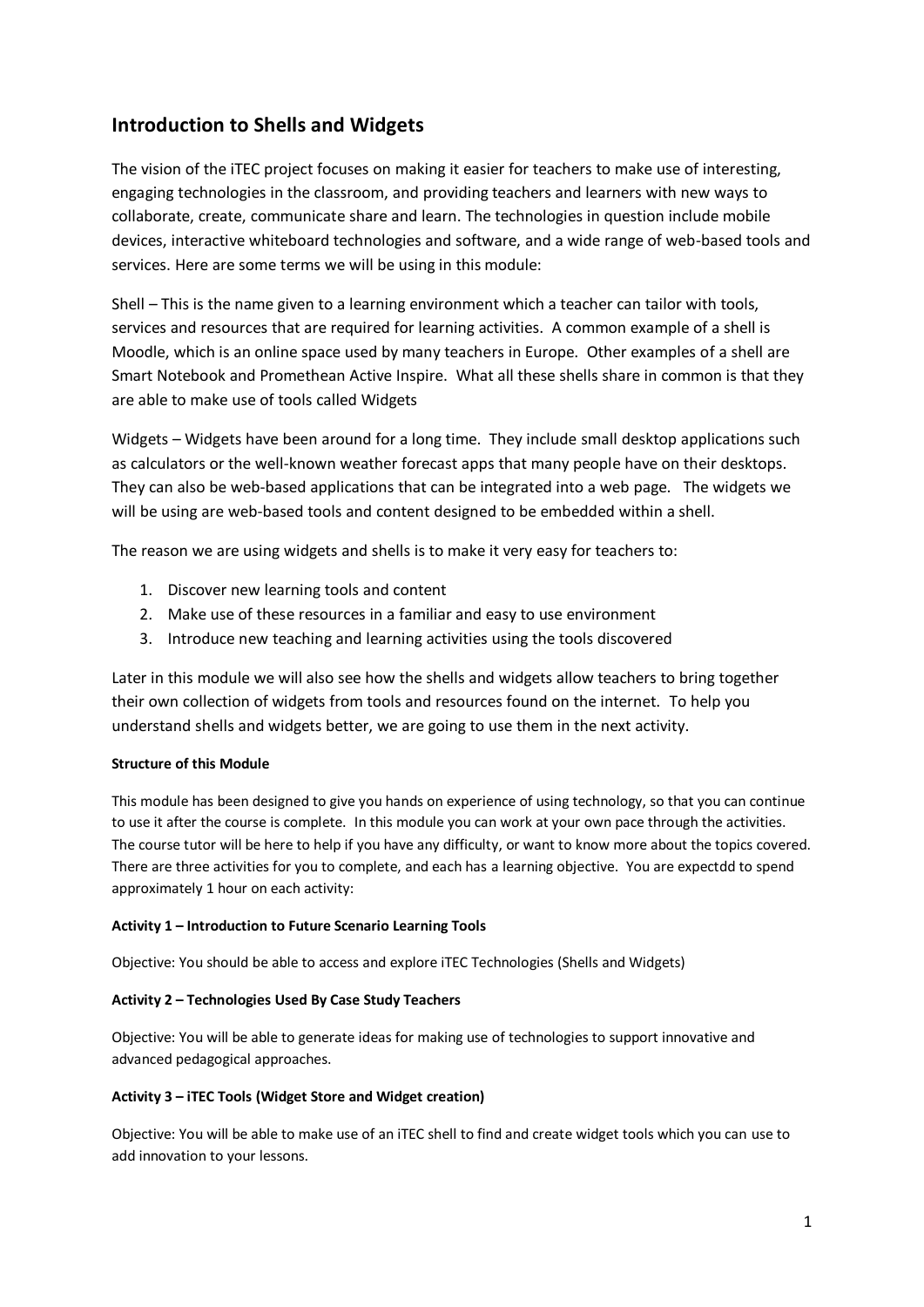# **Activity 1 – Introduction to Future Scenario Learning Tools**

# **1.1 – Login to your "Course" in the iTEC Shell**

To get started using Shells and Widgets you will be given a "shell" course to use. This shell uses Moodle, but you do not need to be familiar with Moodle. It is simply a web page that you can log into and use to find and arrange widgets for your lessons.

#### **Step 1 – Finding your the iTEC Shell**

Clicking on this link will take you to the Moodle platform:<http://itec-moodle.eun.org/>

#### **Step 2 – Login with your own personal registration details**

Your tutor will provide you with a:

- Login name
- Password

It's important that you do not lose this information. Use the login name and password by following the instructions below.  $\bigcap$ ∍

| <b>iTEC</b>                                                       |                                           |                      |                                                            |                               |                                                                                                                       |
|-------------------------------------------------------------------|-------------------------------------------|----------------------|------------------------------------------------------------|-------------------------------|-----------------------------------------------------------------------------------------------------------------------|
| <b>Mg Courses</b><br>Háme                                         |                                           |                      |                                                            |                               |                                                                                                                       |
| Lisgin                                                            | <b>Course categories</b>                  |                      |                                                            |                               | <b>Latest News</b><br>(fed ment) has been posted yet!                                                                 |
| Login with your (TEC-Close).<br><b>Importanties</b> restado       | <b>Widget Store</b>                       |                      |                                                            | $\overline{\mathbf{z}}$       |                                                                                                                       |
| <b>Bu Lagin</b>                                                   | <b>ITEC FCS Training</b><br>Miscellaneous |                      |                                                            | 22<br>45                      | Calondas<br>×                                                                                                         |
|                                                                   | GA fest courses                           |                      |                                                            | $\overline{\mathfrak{a}}$     | February 2013                                                                                                         |
| Fehr Least T Frequency trans                                      | <b>ITEC COMPETITION</b>                   |                      |                                                            | à                             | lan Man Tar Wed The Try Lat<br>٠                                                                                      |
| Logivalit told account City has                                   |                                           | <b>Search roomes</b> | Ga                                                         |                               | $\rightarrow$<br>$\frac{1}{2}$<br>$\frac{1}{2} \left( \frac{1}{2} \right) \left( \frac{1}{2} \right)$<br>■【計】# #<br>m |
|                                                                   |                                           |                      |                                                            |                               |                                                                                                                       |
|                                                                   |                                           |                      |                                                            | by the Exchange Customakers's | The lew not legged in: X ages<br>ITEE to be foreign<br>FITT programme                                                 |
| <b>ITEC Cloud Authentication</b>                                  |                                           |                      |                                                            |                               |                                                                                                                       |
|                                                                   |                                           |                      | 2. Enter your Login name                                   |                               |                                                                                                                       |
|                                                                   |                                           |                      | and Password, and then click                               |                               |                                                                                                                       |
| Forgot your legie name or pinning?                                | Logis                                     |                      | the "Login" button.                                        |                               |                                                                                                                       |
| Click one of hottom below to legal                                |                                           |                      |                                                            |                               |                                                                                                                       |
| with other identity provider<br>Login with Yahoo                  |                                           |                      | Make sure you enter your                                   |                               |                                                                                                                       |
| Logis name<br>Pateword<br>Ell Login with Geogle<br>Login with EUN |                                           |                      | login details exactly as they<br>has been written for you. |                               |                                                                                                                       |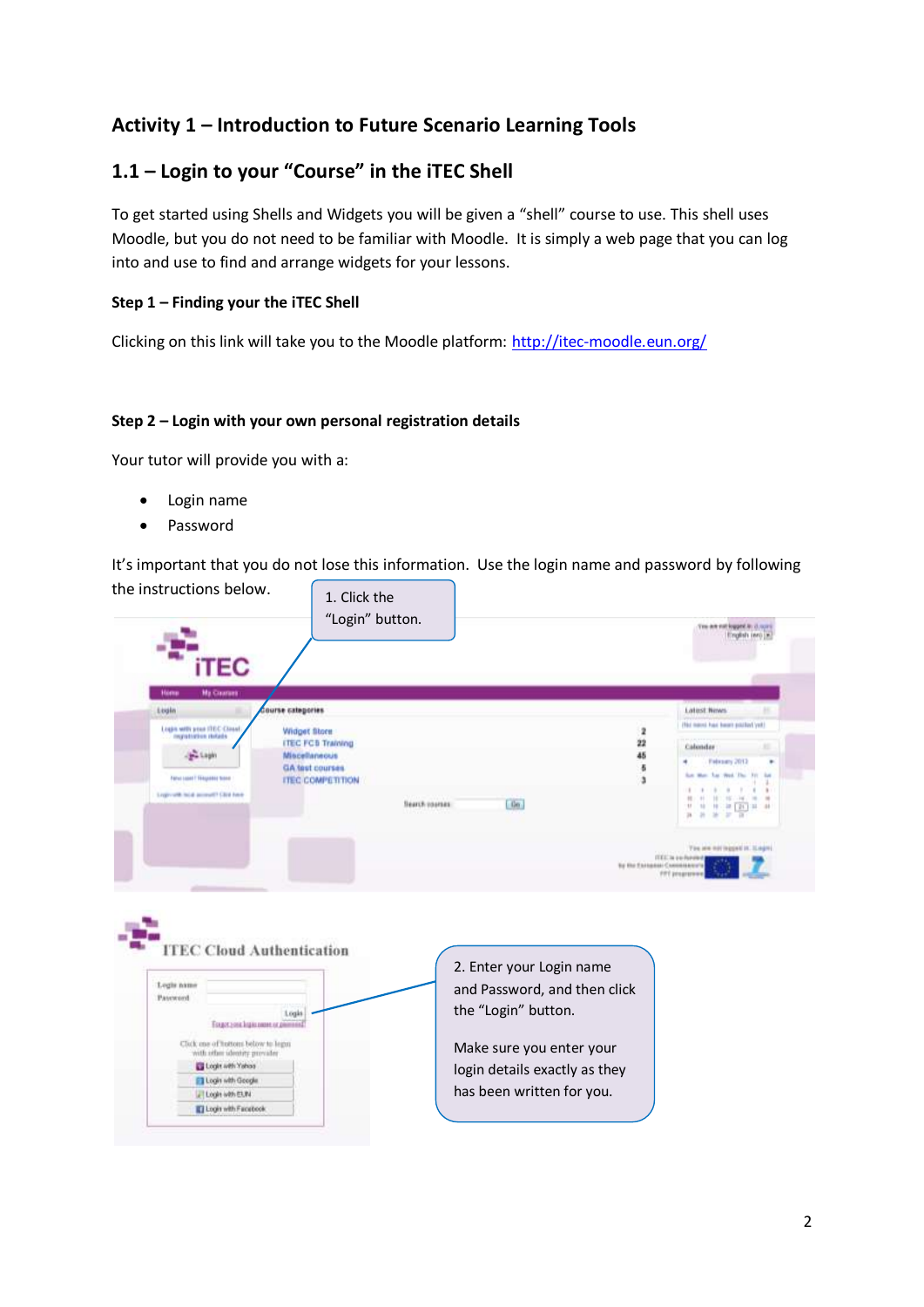#### **Step 3 – Finding your course in the shell**



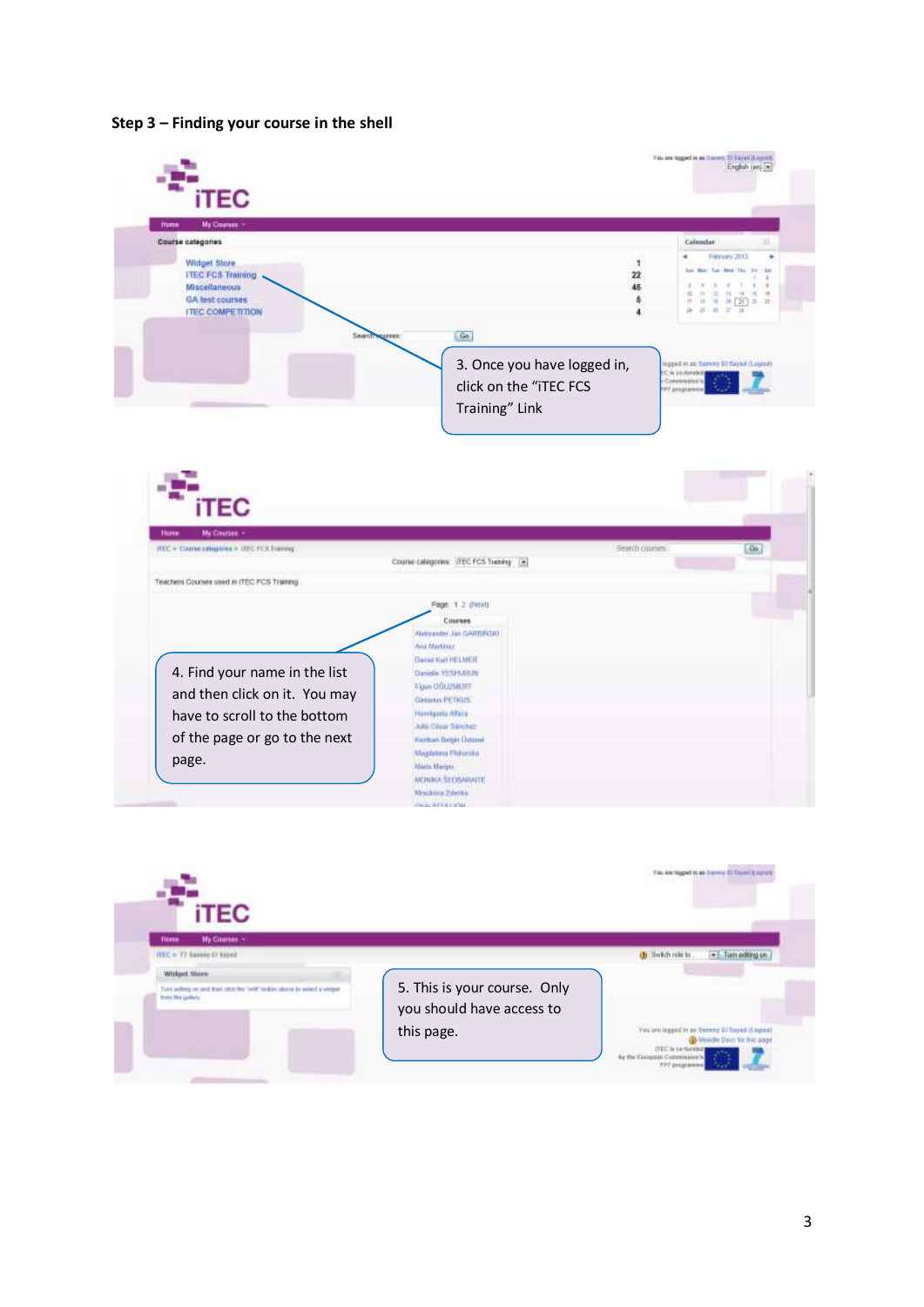## **Well done – I hope that was easy so far? It shouldn't get any more difficult as we work through the module.**

You can find out more about shells and Moodle on the iTEC Website. This may be helpful after you have completed this course:

This link takes you to the page describing shells. It includes a detailed manual describing how to use Moodle as a Shell, including setting up courses, adding pages to a course and adding other content to a page: <http://itec.eun.org/web/guest/shells>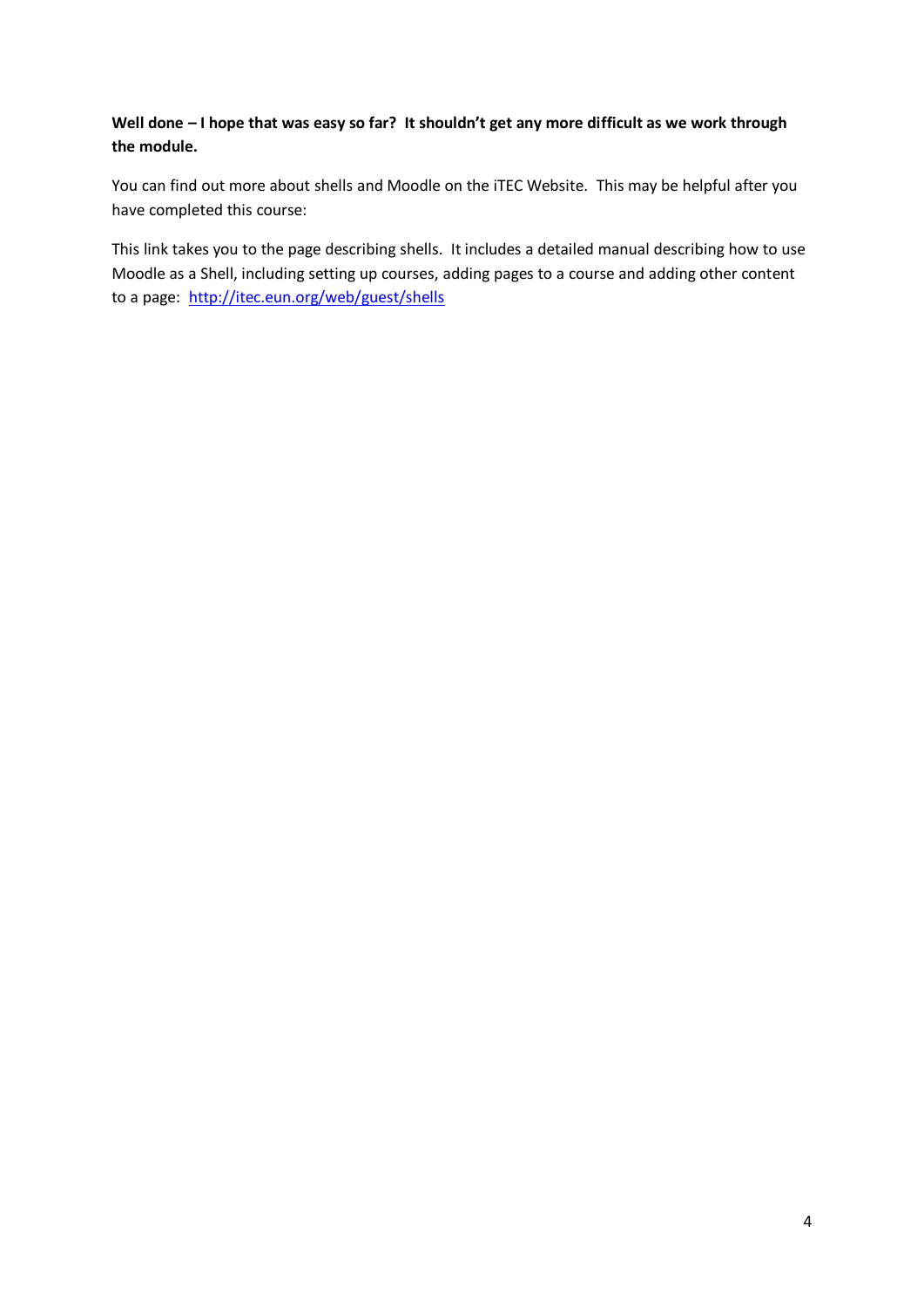# **1. 2 – Finding the widgets**

Now that you can access your online course, you will need to add some tools and content. In the next steps you are going to add some widgets to your course. To find the widgets you need to open the "Widget Store". This is a bit like an App Store, which you will be familiar with if you have a smart phone or tablet.

The following animation provides an introduction to the widget store. You can take some time to watch this before or after this activity. It also covers widget creation, which we come to later in the module: [http://youtu.be/CpUPG1l\\_RoY](http://youtu.be/CpUPG1l_RoY)

### **Step 1 – Adding the Widget Store to your course.**

First make sure that you are logged into your course, following the step in 1.1 above. Then follow the instructions below:

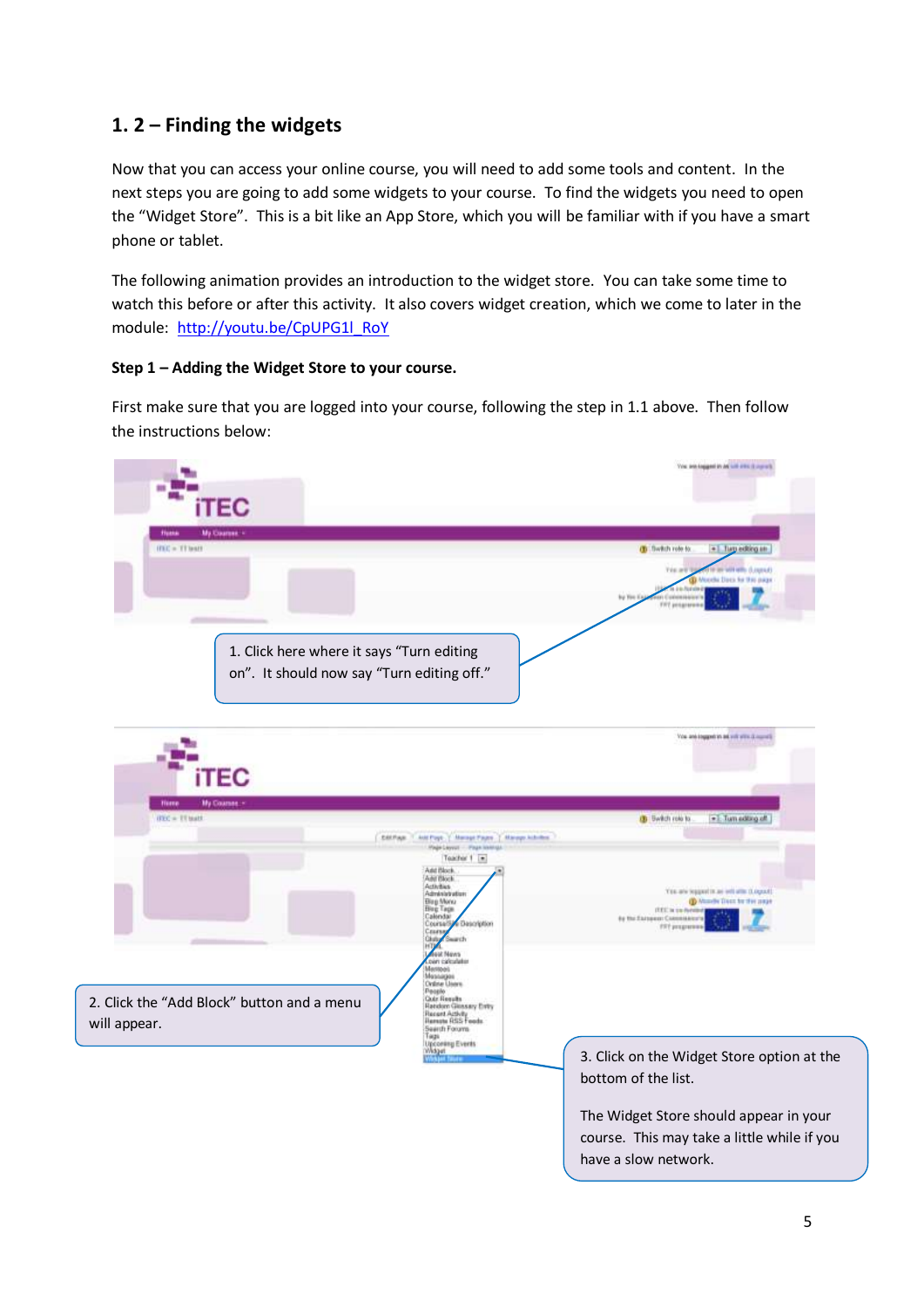#### **Step 2 – Embedding a widget**

With the widget store in your course you can now choose a widget to add to the course.



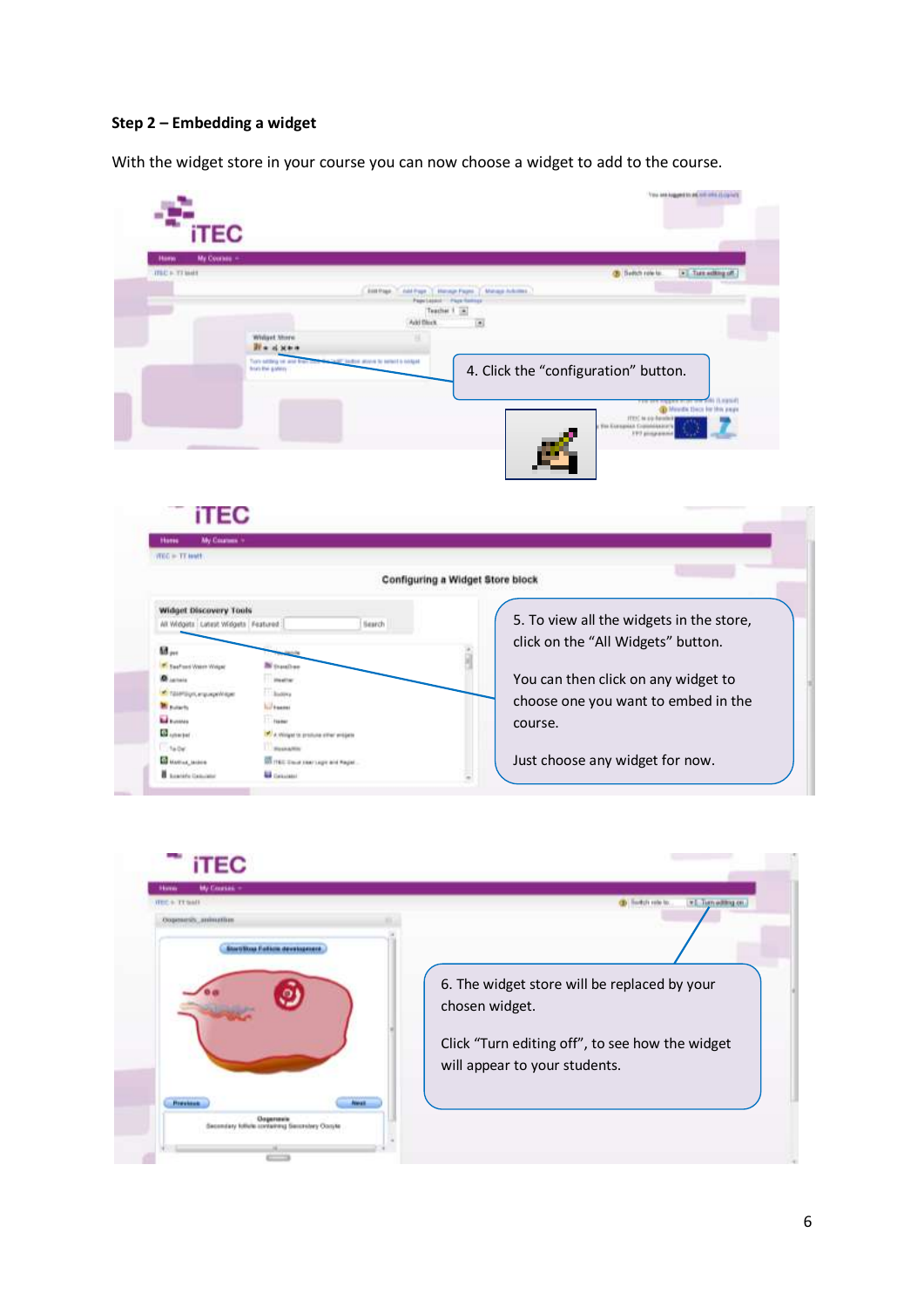### **Step 3 – Replacing and adding widgets**

You can add another widget by following the instructions above. You can also replace any widget you have added by clicking the configuration button and choosing another widget. Make sure that you have "turned editing on" to allow you to do this.

For each widget there are some additional controls.



To complete this part of the course, experiment with adding widgets and moving them around. Also, have a look at the widget store animation if you haven't done so already: [http://youtu.be/CpUPG1l\\_RoY](http://youtu.be/CpUPG1l_RoY)

On this page of the iTEC Website you can watch a short film showing how you can add widgets to Moodle, and other shells. Take a look at the "Adding a widget to a Moodle course" film: [http://itec.eun.org/web/guest/widgets\\_using](http://itec.eun.org/web/guest/widgets_using)

On this page you will also find a more detailed manual for the widget store: <http://itec.eun.org/web/guest/widgets>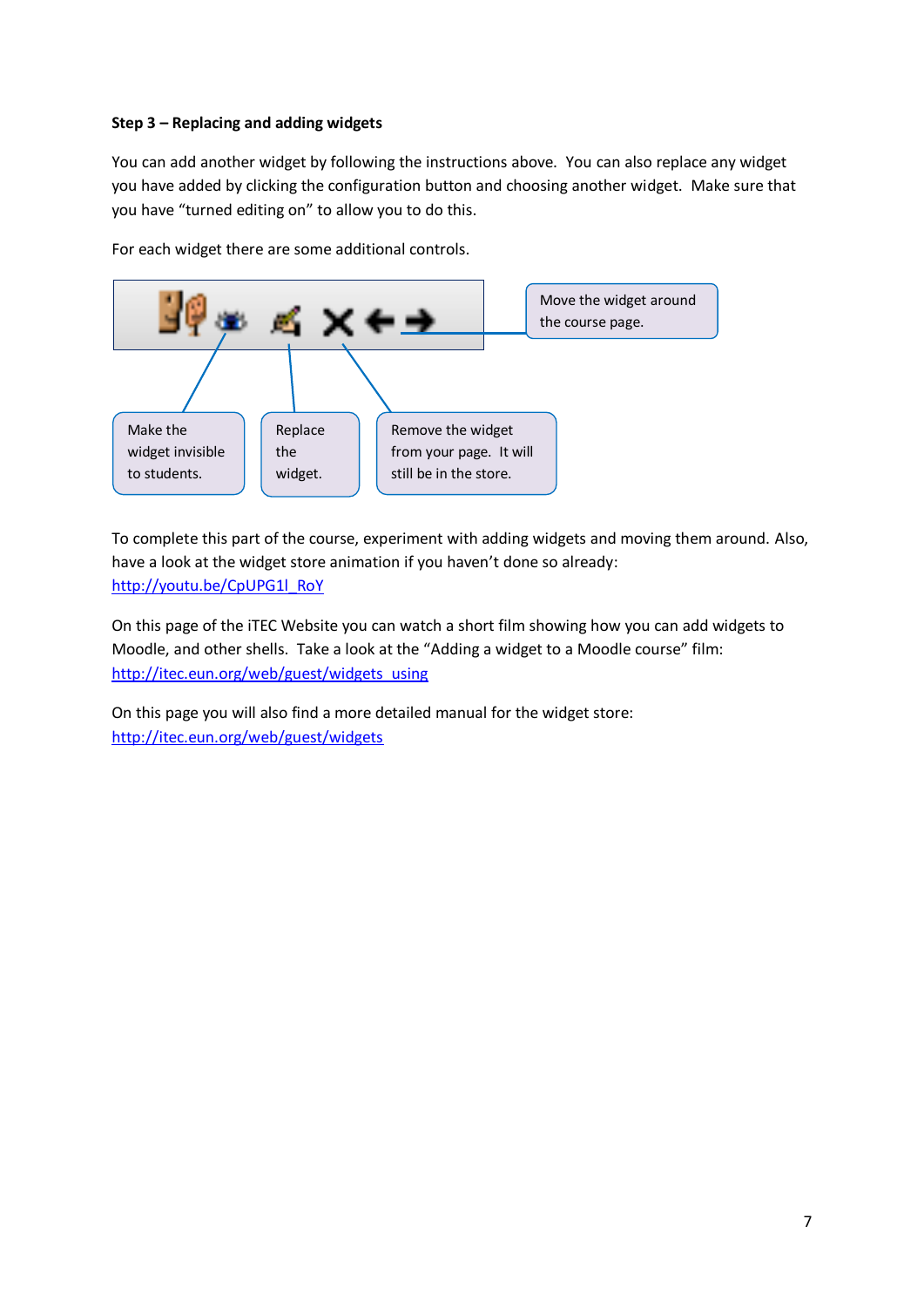# **Activity 2 – Technologies Used By Case Study Teachers**

In this course you have used one iTEC Shell (Moodle), but there are a number of others that you could use including Interactive Whiteboard software.

# **2.1 – Using widgets in Interactive Whiteboard Shells**

Please take a look at one of the two webinars below. Choose the one that is most relevant to you.

- 1. Example provided by SMART (Please view minutes 2.00-18.25): [http://www.youtube.com/watch?v=OJMhsqT-](http://www.youtube.com/watch?v=OJMhsqT-9Aw&feature=share&list=UUHBZy0pZzyrwDSfHRTqE5iA)[9Aw&feature=share&list=UUHBZy0pZzyrwDSfHRTqE5iA](http://www.youtube.com/watch?v=OJMhsqT-9Aw&feature=share&list=UUHBZy0pZzyrwDSfHRTqE5iA)
- 2. Example provided by Promethean (Please view minutes 0.00-12.40): [https://promethean.webex.com/promethean/lsr.php?AT=pb&SP=MC&rID=55352357&rKey](https://promethean.webex.com/promethean/lsr.php?AT=pb&SP=MC&rID=55352357&rKey=2f20ce4e30485356) [=2f20ce4e30485356](https://promethean.webex.com/promethean/lsr.php?AT=pb&SP=MC&rID=55352357&rKey=2f20ce4e30485356)

There are document guides for SMART Notebook and Promethean on the iTEC Website: [http://itec.eun.org/web/guest/widgets\\_using](http://itec.eun.org/web/guest/widgets_using)

# **2.2 – Consider using a widget tool in your teaching**

In this next activity we will return to the Widget Store to look at some of the widgets in more detail. We will also consider how they could be used in your lessons.

### **Step 1 – Open the Widget Store and view some of the widgets**

Login to the Shell as explained in activity 1, then follow the instructions below when you reach the page shown here:

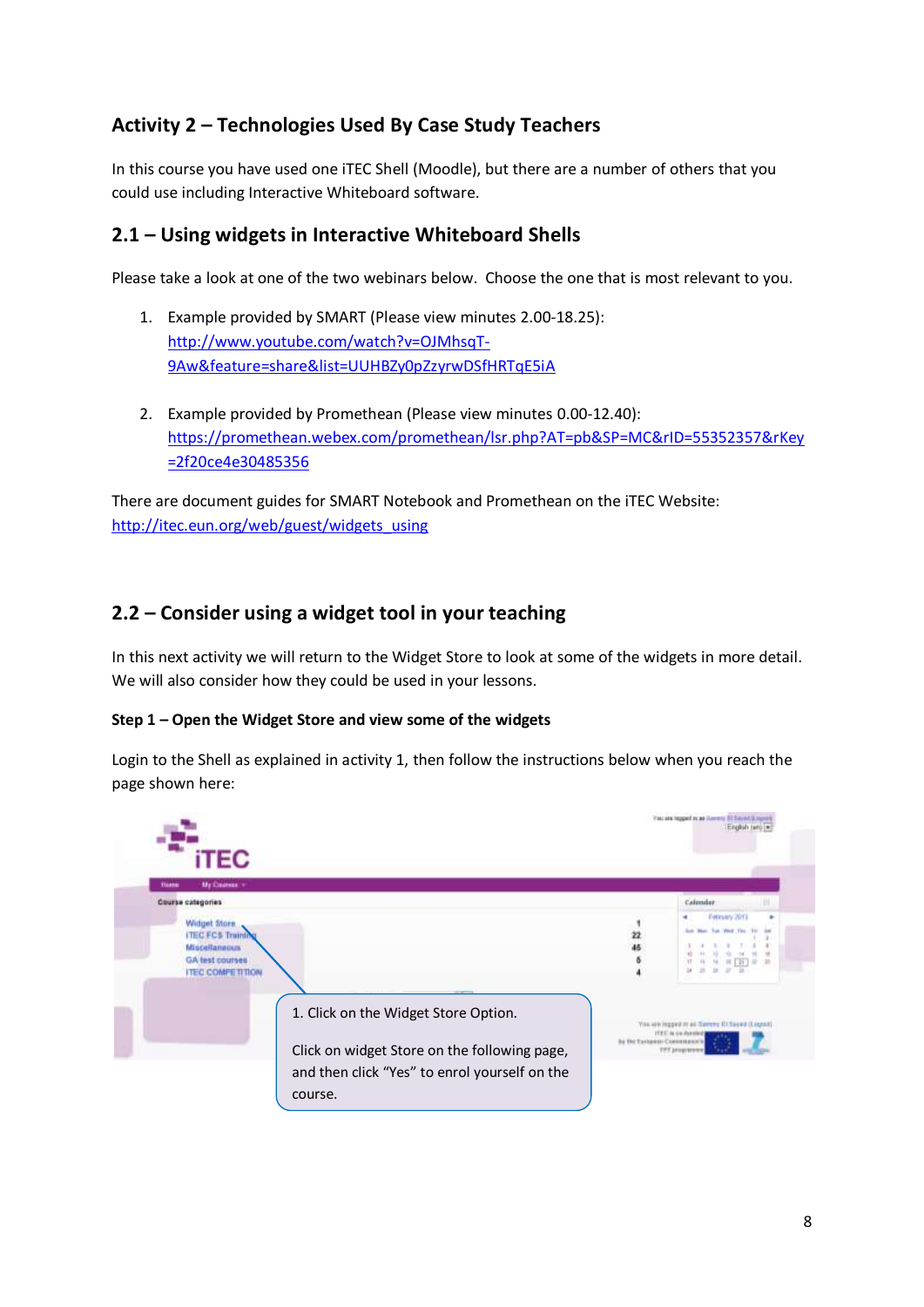### **Step 2 – The full Widget Store**

The full widget store is shown with a number of options for you to explore. Take a quick look.

| Show all widgets.            |                          |                             | Store Front   My Widgets       |                                 | Search       |
|------------------------------|--------------------------|-----------------------------|--------------------------------|---------------------------------|--------------|
|                              |                          |                             |                                |                                 |              |
|                              | Search Results: All      |                             |                                |                                 |              |
|                              | 53 pm                    | You decide                  |                                | <b>SeaFood Watch Wider</b>      |              |
| Featured                     | <b>Bill ShareDraw</b>    | <b>CROSSYS</b>              |                                | <b>Slienther</b>                |              |
| Most Recent                  | · TERPSignLanguageWidget | Saddiko                     |                                | Butterfly                       |              |
|                              | 1041/301                 | <b>La</b> Bubbies           |                                | 1. Mather                       |              |
| Most Popular                 | C cybe                   |                             | A Vridget to produce other wid | $-$ Ta-Dat                      |              |
|                              | Vitpolicle VITA          | <b>Co</b> Malthur, lexitore |                                | ITEC Cloud User Login and Vegi- |              |
| Most Downloaded              | Scientific Calcula       | <b>Calculator</b>           |                                | <b>ITEC Companier</b>           |              |
|                              | WidgetStare              | C GeoGebra BoxFstding       |                                | <b>Planetitieris</b>            |              |
| Upload New Widgets           | TeamOb                   | to imagedroviser            |                                | drawing                         |              |
|                              |                          | yasing otork                |                                | C GeoGebra GuyWines             |              |
| My Widgets                   |                          |                             |                                |                                 |              |
|                              |                          |                             |                                |                                 |              |
|                              |                          |                             |                                |                                 |              |
|                              |                          |                             |                                |                                 |              |
|                              |                          |                             |                                |                                 |              |
|                              |                          |                             |                                |                                 |              |
| View the most popular        | View widgets             |                             |                                | View "featured" widgets         | Search for a |
| widgets (rated by users), or | recently                 |                             | selected by the                |                                 | widget using |
|                              |                          |                             |                                |                                 |              |

It's important to understand, at this stage, what the widget store is, and how it's intended to work. The widget store is not meant to act as a simple content repository. The widget store acts as an open platform for sharing, in a similar way to YouTube, Wikipedia and other popular Web 2.0 community services.

The Widgets Store allows users to bring together, and share their own collection of resources taken from across the web, in one convenient place. In addition to this those resources are automatically shared with all other users. The challenge this presents, as with services like YouTube, is that this freedom will result in large amounts of "not very useful" resources.

So what makes services like YouTube a success?

- Firstly it provides a free web based location for storing resources (video in the case of YouTube, widgets in the case of the Widget Store). The widget Store goes one step further in that it links into a range of common learning platforms.
- Secondly, the growth of the Social Web The web is now a place that thrives on user creativity and willingness to share.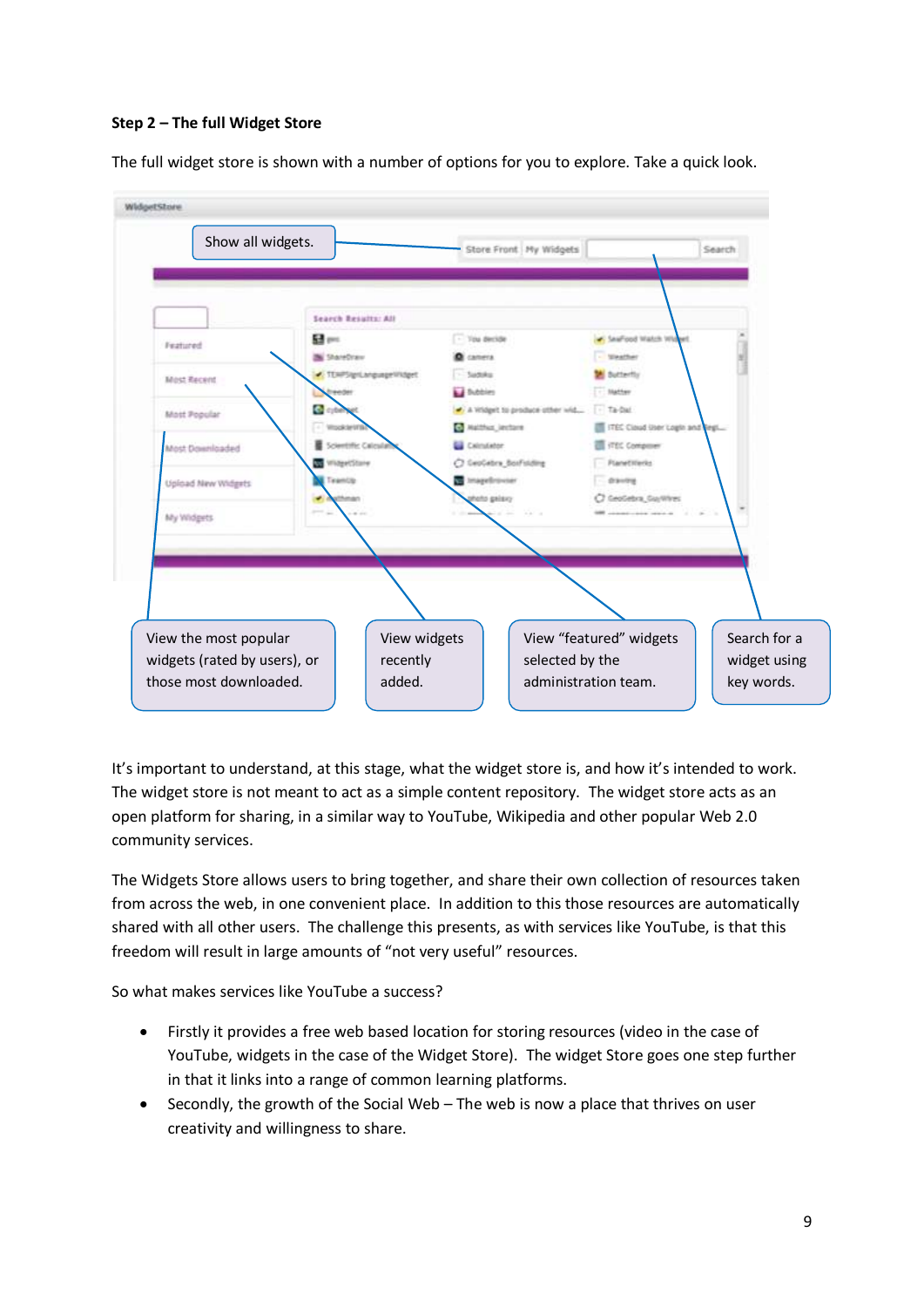Thirdly , search-ability – Browsing through the Widget Store is not likely to get the right results, but features such as social tagging, user ratings, and recommendations are powerful ways to help the user find the right content.

In the early days of the Widget Store, as with all other services of this kind, there is some way to go to grow the number of resources and quality of social data.

### **Step 3 – Examine some widgets that may be of use.**

The following widgets have been selected for you to take a look at and consider how you may put them to use. Please discuss with your colleagues, and also consider what additional widgets may be useful to add to the Store.

### *Basic Tools*

- Scientific Calculator A simple tool but useful for Maths teachers.
- QR Generator Allows users to create a QR code from a web address. Most Smart phones. have QR scanner apps allowing the user to quickly find a website.

### *Creativity and inspiration*

- Photo Galaxy Uses linking terms to discover related images.
- Word of the day Can be used to inspire new ideas.
- This Day in History A historical event of importance.
- Random Words Similar to word of the day.
- Idea Cards Provides ideas for student's activities can carry out in a project or creative task.
- $\bullet$  Piano A small music creation widget.
- **•** Camera Take photos of work progress.

### *Collaboration*

- $\bullet$  Six Hats A tool supporting group discussion and critical thinking.
- Activity Group Spinner A simple tool for making decisions e.g. who takes the lead, what project topic to choose.
- Natter A simple tool allowing learners to communicate by text message.
- Wookie Wiki A simple text editor for making notes. It also tracks when the notes were made and by who.
- Ta Da A scheduling tool, allowing different group members to create and assign tasks, and track progress.
- Simple Chat A simple tool allowing learners to communicate by text message.
- $\bullet$  Voting A simple quiz or voting tool.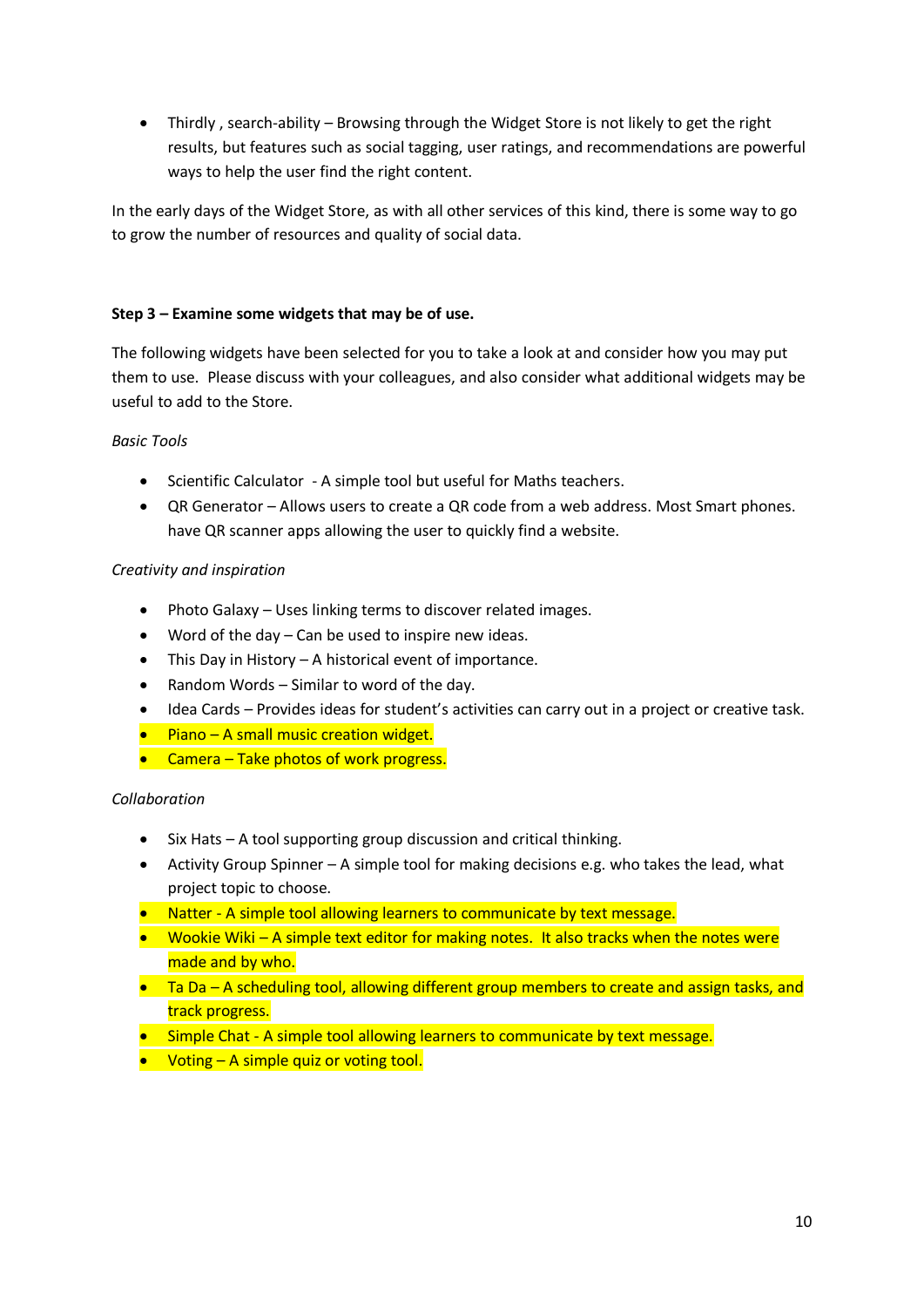#### *Presentation and communication*

- Text to Speech Avatar that speaks what is written in multiple languages and personalities.
- Activity Timers (Candle, Rocket, Hour Glass) Simple tools for managing time in a group activity or presentation.

#### *Learning Content*

- LRE Search Widget Find learning resources from the thousands stored in the Learning Resource Exchange.
- YouTube Find a video from YouTube.
- Cardiac Cycle One of an example of interactive science learning resources.
- GeoGebra BoxFolding One of an example of interactive maths learning resources.

#### *Fun*

- Bubbles
- Maths PacMan
- Sudoku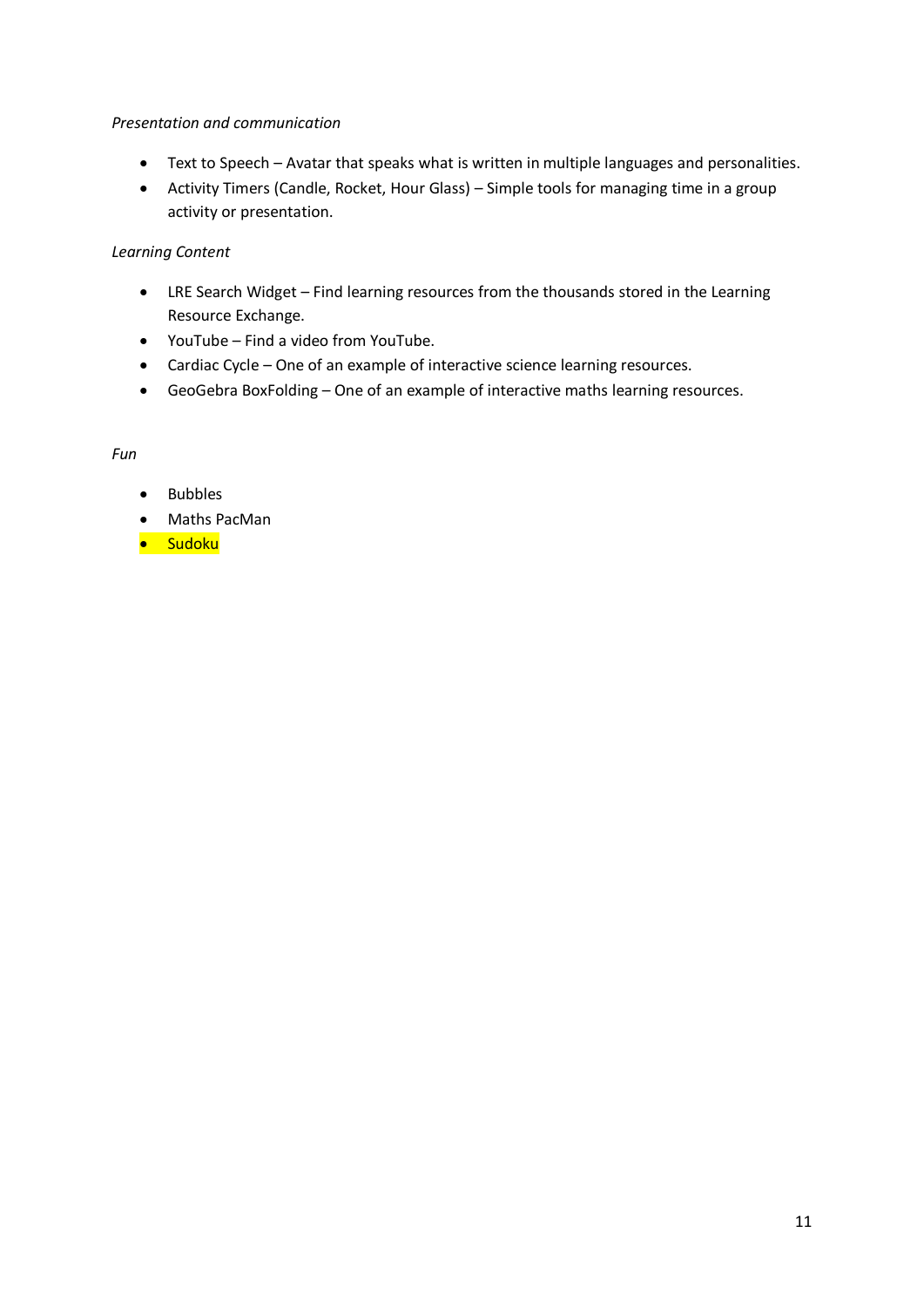# **Activity 3 – iTEC Tools (Widget Store and Widget creation)**

As discussed in Activity 2, the widget store is designed to be a place where teachers can create their own widget collections so that they can be reused and reorganised for different groups and lessons. In this section we explore how you can create and manage your own widget collections.

# **3.1 – Adding a Flash widget**

Flash files are activities, animations and images that can be used to create a widget.

### **Step 1 - Open the Widget Store.**

The widget creation tools are in the Widget Store. Follow the instructions in activity 2.2 above to get back to the Widget Store. Then click on the "Upload New Widgets" option.

### **Step 2 – Import a Flash file**



### *Finding Flash files.*

There are several places on the internet you can go to find useful flash files:

- [http://www.digitalworkshop.com/resources/res\\_education.shtml](http://www.digitalworkshop.com/resources/res_education.shtml)
- [http://www.entheosweb.com/flash\\_games/index.asp](http://www.entheosweb.com/flash_games/index.asp)
- <http://citwings.com/examples.html>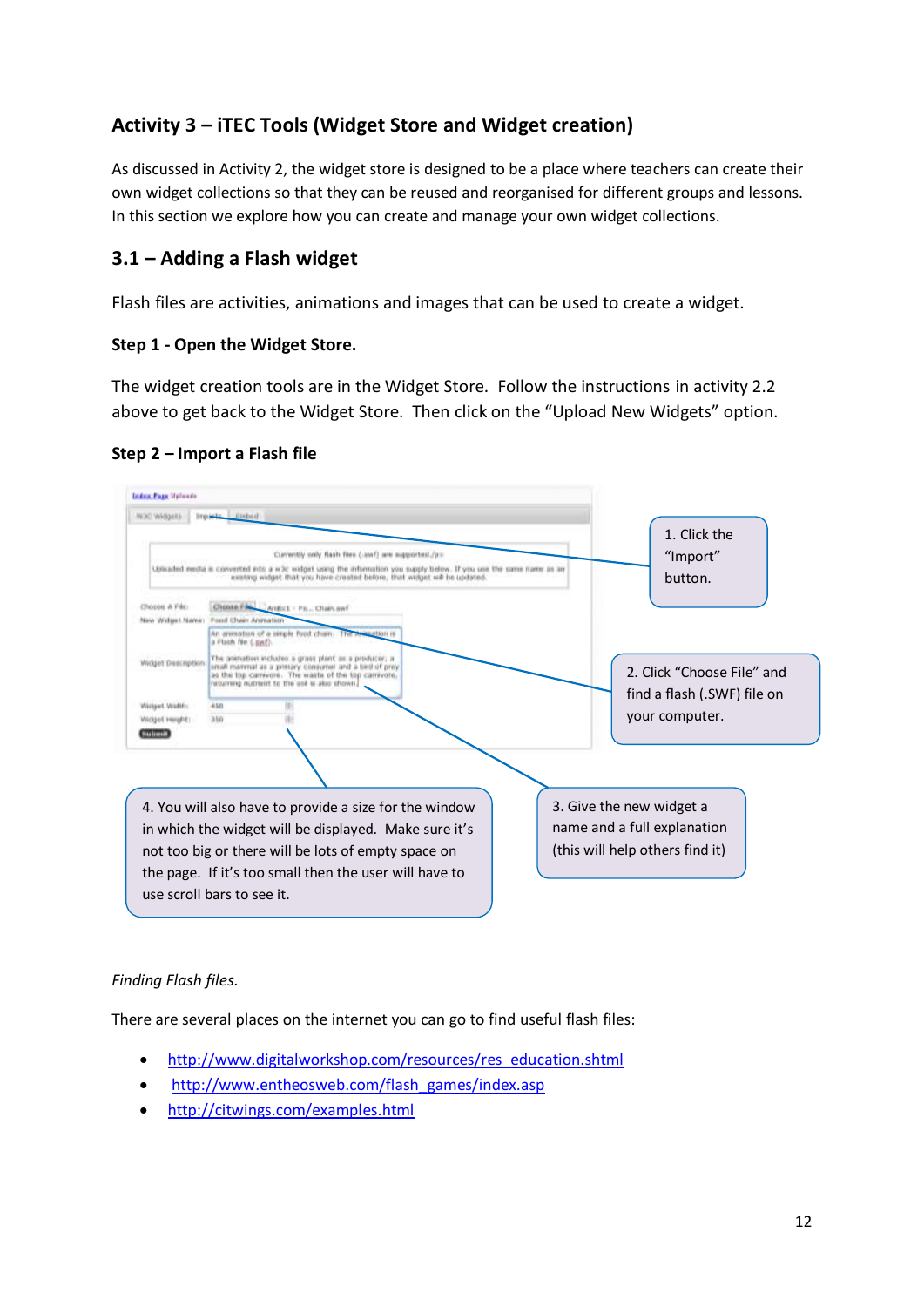### **Step 3 – Adding tags and other information to make it searchable.**

Once you have submitted your widget, you will be shown the screen below and asked to add useful information describing the widget. This is a very important step as it allows others to find useful widgets relevant to them.

|                                                                                                              | Food Chain Animation<br>carrémos, returning restrient to the self is also shares.                                                                                                            | An animation of a steple food chain. The Animation to a Plack file LowTi. The animation includes a gran stand as a<br>producer, a small manned as a primary consumer and a 59 d of gress as the fog-cardinate. The washe of the feg- |                                                                        |
|--------------------------------------------------------------------------------------------------------------|----------------------------------------------------------------------------------------------------------------------------------------------------------------------------------------------|--------------------------------------------------------------------------------------------------------------------------------------------------------------------------------------------------------------------------------------|------------------------------------------------------------------------|
| Upforded By:<br>Type:<br>Uskoudert:<br><b>Dedata-E</b><br>Functionalities<br>Edit Fanctional time: Editorial | with all is<br>W3C Midpell<br>TH, Teh 22, 13, 12:38 AR<br>Fri, Feb 22, 13, 12:98 AM                                                                                                          | View Widest:<br>View Einbed Code:<br>Average Rating:<br>Your Rating:<br>Tags<br>Nidson World (B) Visual (B) Primary (B)<br>Scientific (R)<br>Secondary BB   Exvironment BB   Food Dusin BB<br>Hidagy (B)<br>Salact an waiviting tag: | Provide a star<br>rating to indicate<br>how useful you<br>think it is. |
| Reviews: 0                                                                                                   | This is a vimple animation. It is not interactive. It may have some use to demonstrategy a tood<br>charr, which students can then describe.                                                  | Or create one Bickegy<br>Write your review here and click "Sere" when you are finished                                                                                                                                               | Choose from a list of<br>tags that describe the<br>widget.             |
|                                                                                                              | Choose functionalities that describe what the<br>widget does. You can select several<br>functionalitiess. For each function you will also<br>be asked to indicate how well the widgets suits |                                                                                                                                                                                                                                      | Provide a review for others<br>to read.                                |
|                                                                                                              | selected functionality.                                                                                                                                                                      | that functionality on a scale of $1 - 100$ . A score of<br>100 means that the widget perfectly performs the                                                                                                                          |                                                                        |

#### **Step 4 – Finding your widget and making changes**

If you go back to the Store Front you can find your widget by either using the search option, or clicking on "My Widgets". It's ready to add to your course in the way described in section 1.2 of this guide.

To make changes to the widget (such as changing the size of the display window) go to the full widget store and upload the widget again, with the same name. This will replace the original widget with the new one you have uploaded. Only you, the author of the widget can make these changes.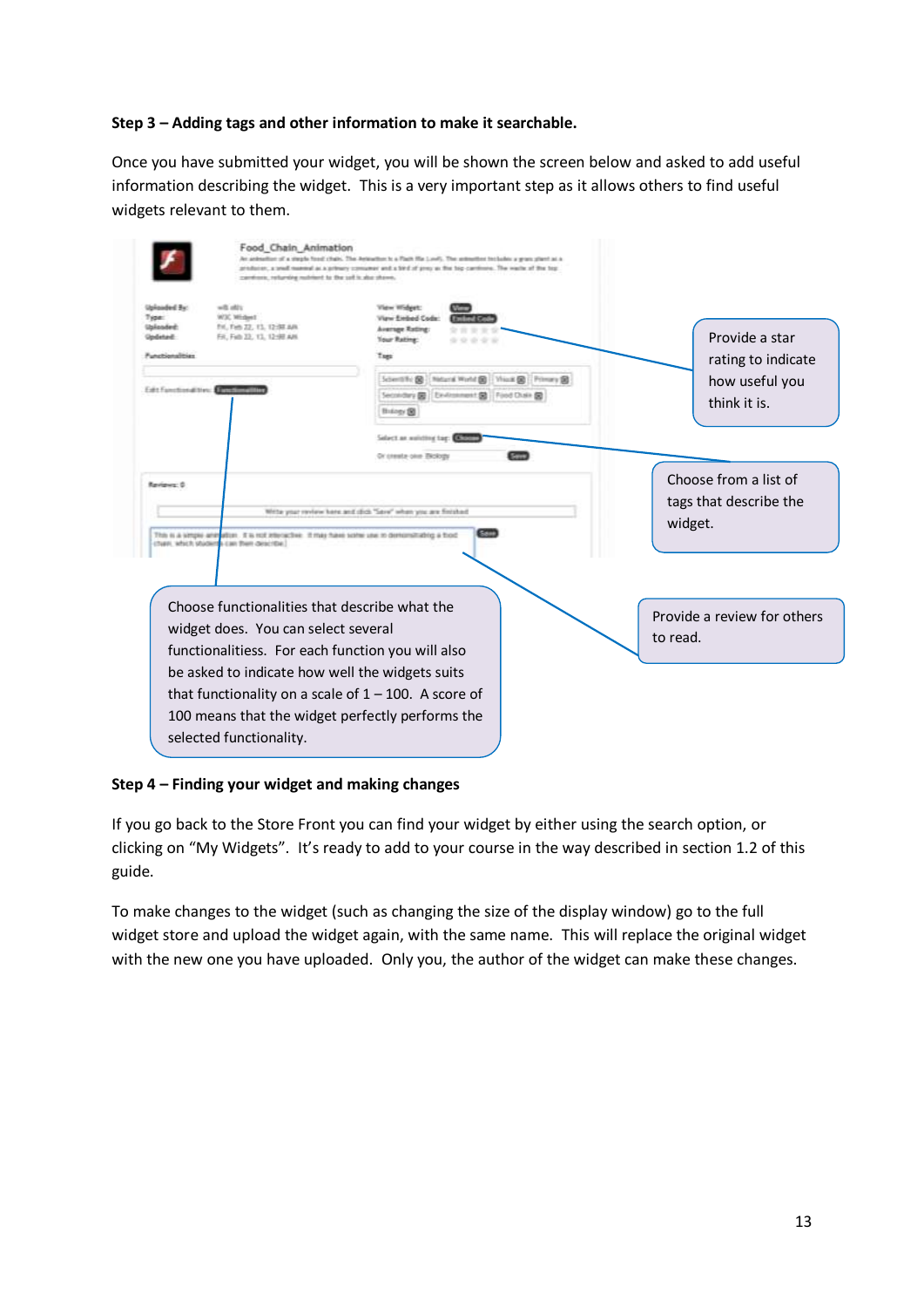# **3.2 – Using Embed codes to add widgets**

Embed codes have become increasingly popular as a simple way of taking content from one website and displaying it on another. Using embed codes you can find widgets and other resources such as video and photos, and add them to your widget collection.

### **Step 1 – Find a widget in WidgetBox**

The "WidgetBox" website provides example widgets you can embed in your course.

http://www.widgetbox.com/tag/free



Below is an example of embed code used to create the "Measurement Converter" Widget:

### **<script type="text/javascript"**

**src="http://cdn.widgetserver.com/syndication/subscriber/InsertWidget.js"></script><script type="text/javascript">if (WIDGETBOX) WIDGETBOX.renderWidget('c8bf06ae-7fc4-4649-b0a2- 8eda73f2c802');</script>**